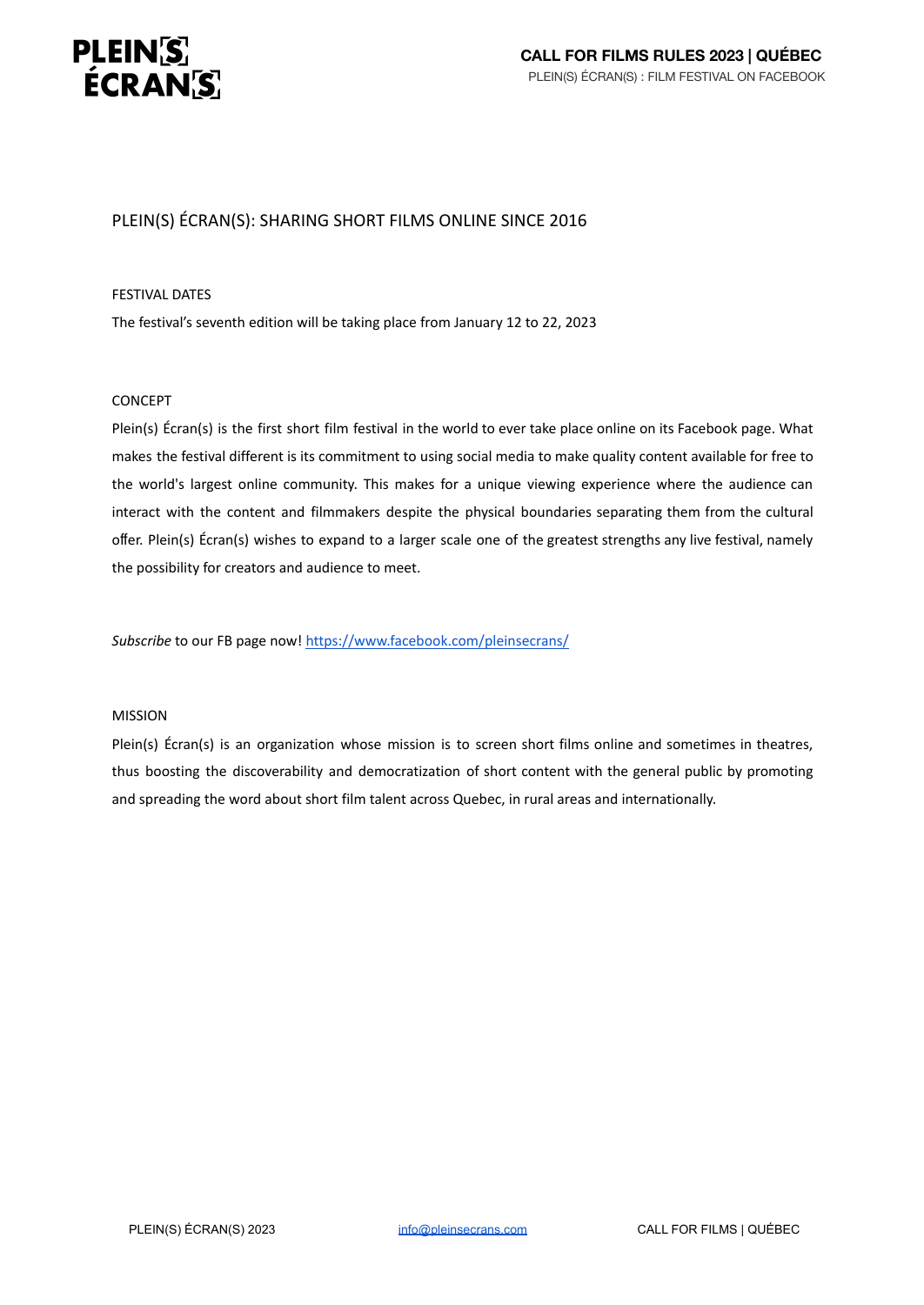

# QUEBEC CALL FOR FILMS

Plein(s) Écran(s) is a short film festival on Facebook. Its seventh edition will be taking place from January 12 to January 22, 2023.

## 1. FILM ELIGIBILITY

Quebec short film, all original languages eligible, maximum length of 30 minutes (see appendix 1.1) Plein(s) Écran(s) invites and encourages submissions of films from any filmmaker identifying with marginalized communities.

# 1.1. QUEBEC FILMS

Any Quebec piece of audiovisual work produced after January 1, 2021, is eligible.

To be considered Quebec-made, the work must meet at least three (3) of the following five (5) conditions, with one (1) of conditions 1 or 2 as a mandatory requirement:

- 1. It is directed or co-directed by a Quebecer\*;
- 2. It is written or co-written by a Quebecer<sup>\*</sup>;
- 3. It is produced or co-produced by a Quebec-based company;
- 4. At least one of the main roles is played by a Quebecer\*;
- 5. A Quebecer\* has performed one of the following key creative functions: cinematography, art direction, editing, sound design and scoring. For animated films: animation direction and character design.

\*We consider a Quebecer to be someone who lives in Quebec for a minimum of six (6) months plus one (1) day per year.

## 2. ELIGIBLE CATEGORIES

- FICTION: all genres are eligible (horror, science-fiction, drama, comedy, romance, western, fantasy, thriller, etc.);
- DOCUMENTARY;
- ANIMATION;
- ART & EXPERIMENTAL: Art film, dance film, video poem, experimentation;
- STUDENT FILM: Film made as part of a film program or equivalent at the college or university level;
- OTHER: Any other audiovisual work.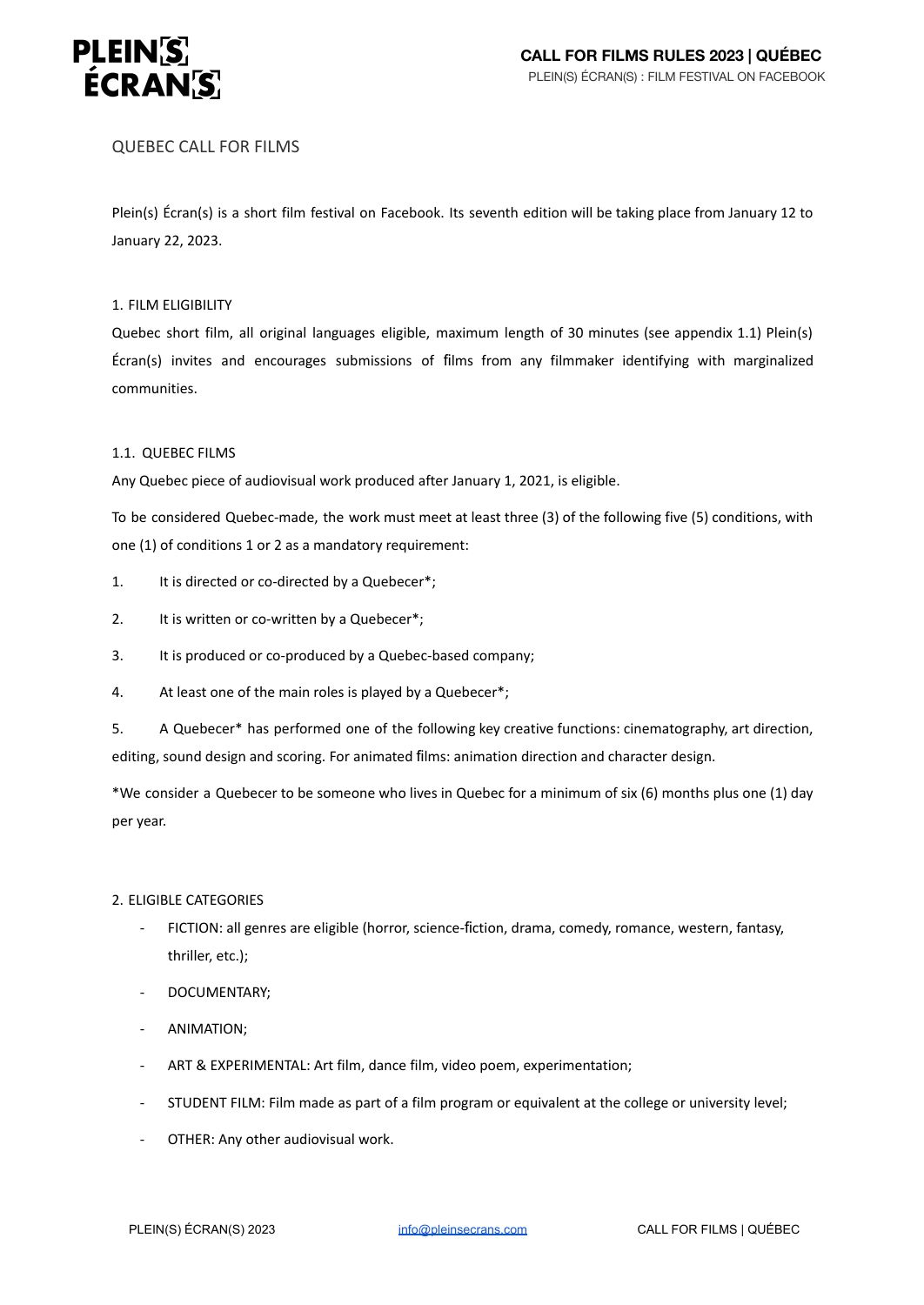

#### 3. SECTIONS

# OFFICIAL COMPETITION

All Quebec films selected as part of the Plein(s) Écran(s) festival are eligible in the Quebec competition.

#### IMPRESSION(S)

Since 2021, Plein(s) Écran(s) has been screening a selection of Quebec films in the IGTV section of its Instagram page. This allows for the presentation of shorter films with an artistic and experimental focus.

#### CARTE BLANCHE

The Carte blanche section highlights a selection of often international films or invites an organization or fellow film festival to present curated content based on a theme.

#### 4. SUBMISSION

## 4.1. MANDATORY FORM REGISTRATION

Registration must be made by filling the online form available on the Plein(s) Écran(s) Facebook page..

No unofficial email, phone or in-person submission will be considered.

## 4.2. SUBMISSION DEADLINE

The deadline to submit a film and complete the online form is August 26, 2022. The festival reserves the right to reject any work that does not meet the submission deadline.

#### 4.3. SUBMISSION FEES

Plein(s) Écran(s) is a film festival and a competition. All selected films, except for guest programming, have a chance to win an award. In addition, screening rights of up to \$150.00 are given to the rights holder, should your film be selected.

Regular and only fee (before taxes): CAD \$10.00

Fixed-price agreement: Lump sum payments are available when submitting more than five (5) films. Please contact Ariane Roy-Poirier at [aroypoirier@pleinsecrans.com](mailto:aroypoirier@pleinsecrans.com).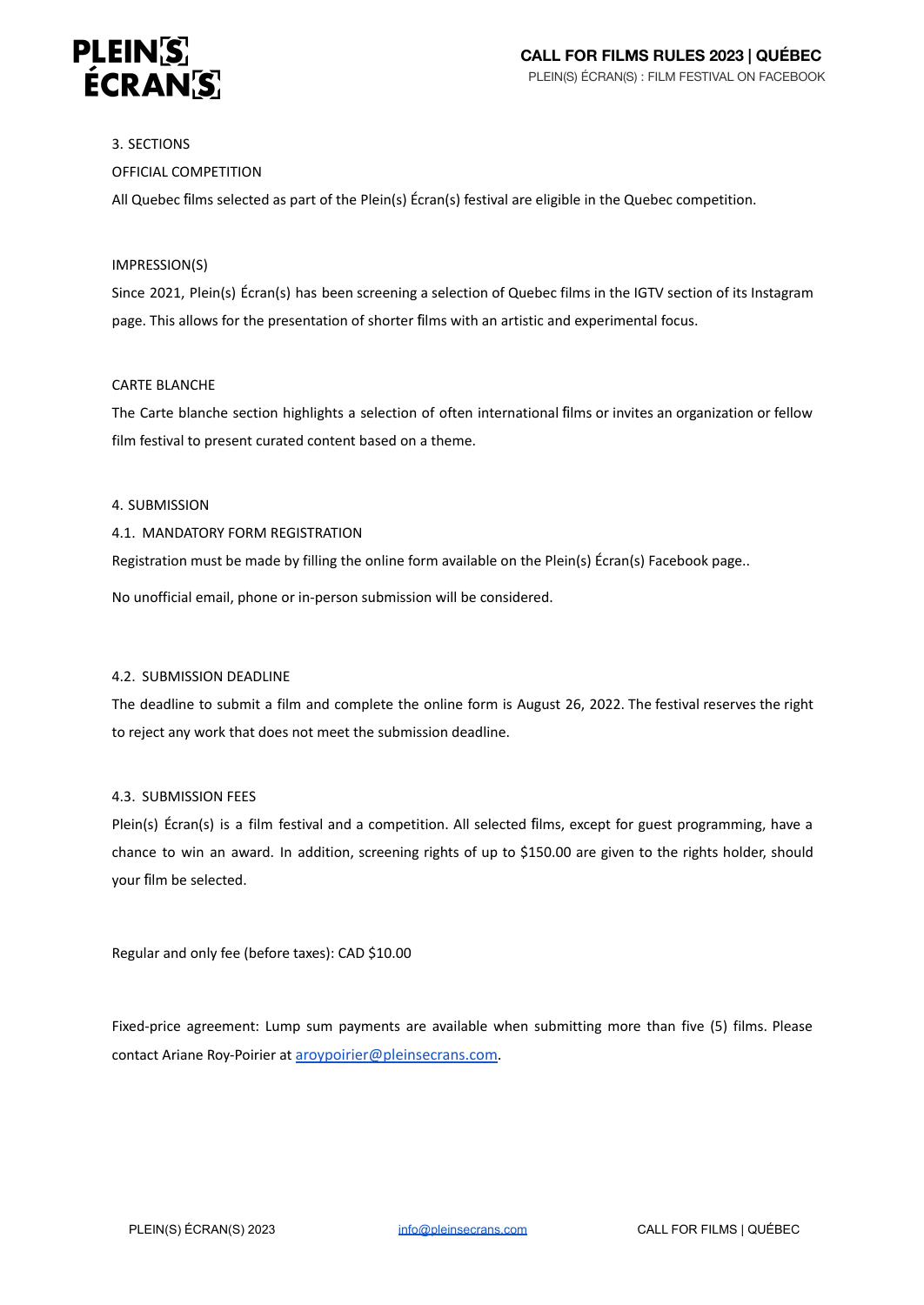

Please note that, in the interest of showing fairness to all submitters, no submission fees will be refunded. No refund will be given for an incorrect submission. Thank you for your thoroughness.

# 4.4. DOCUMENTS REQUIRED FOR SUBMISSION

Via the online form:

- 1 downloadable link for streaming, along with a password if applicable;
- 3 to 5 high-resolution pictures of the film (.jpg);
- 1 high-resolution picture of the film poster (.jpg);
- 1 picture of the filmmaker;
- Filmmaker's biography;
- Filmmaker's filmography;
- List of festival selections and awards won.

## 5. SELECTION

## 5.1. PLEIN(S) ÉCRAN(S) YEAR-ROUND

By submitting your film, it becomes eligible for being programmed as part of one of our events throughout the year, namely our Patreon page.

This means that our programmers may select your film, even if it wasn't selected for the online festival, to be part of a program outside the festival dates. If so, you will be notified and will be asked for your authorization.

## 5.2. SELECTED WORKS

A reply will be sent to submitters in October 2022.

The selection is final and must be kept confidential until the unveiling of the program (date to be confirmed).

## 5.3. MATERIAL REQUIRED

If selected, you will be asked to produce the following material:

- 1 digital copy of the film (H.264, 1920x1080, 25 Mbps minimum)
- Original version in French, a file with English subtitles is required (.srt)
- Original version in English, a file with French subtitles is required (.srt)
- Original version in any other language, both a file with French subtitles and a file with English subtitles are required (.srt)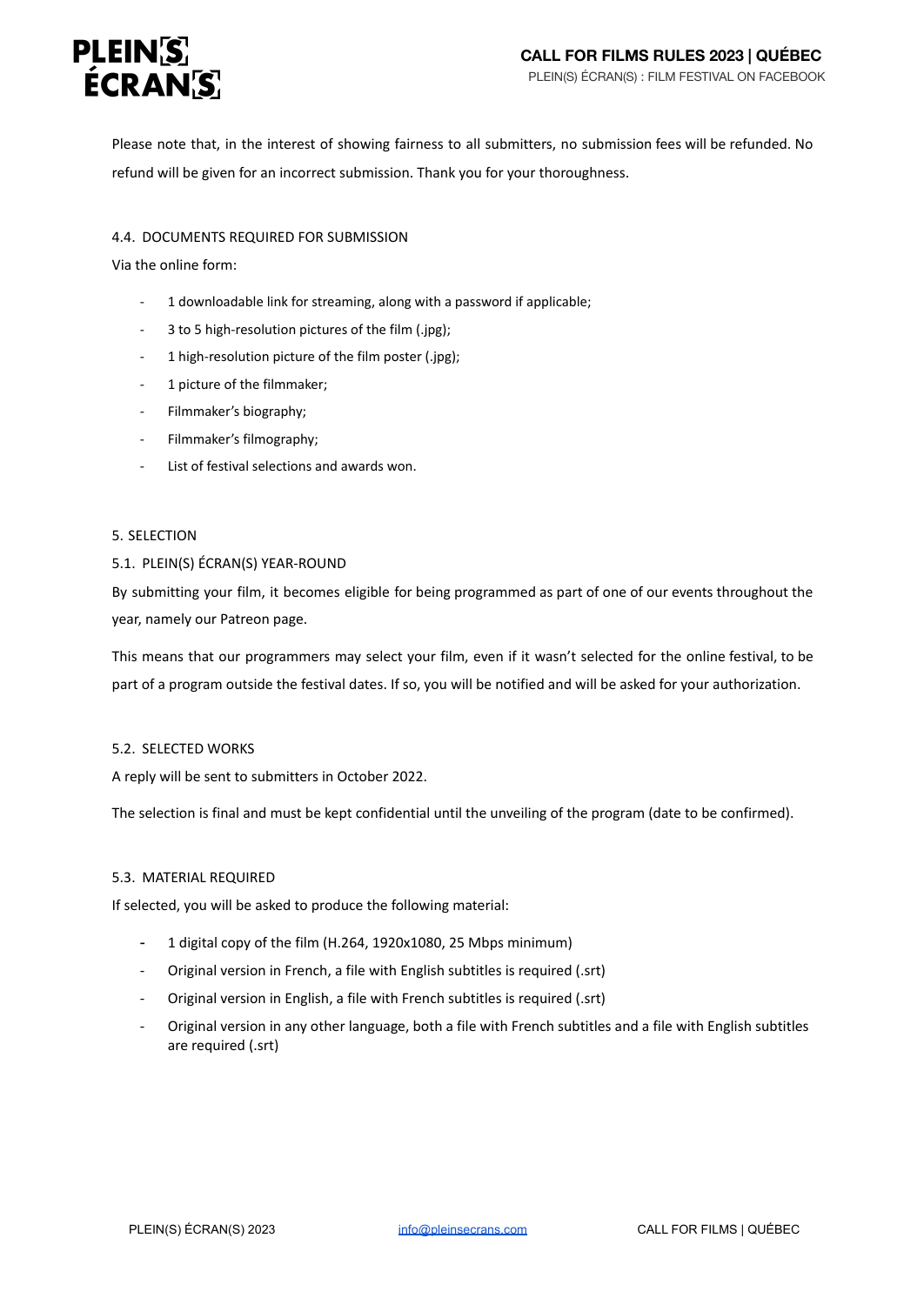# **PLEINS ÉCRAN'S**

#### 6. FACEBOOK

We have no interest in censoring the content of selected shorts. However, with Facebook as a platform we are forced to comply with certain policies when it comes to the content (e.g., explicit violence and sexual content) and its promotion. You will be informed of the specifics regarding your short film if its promotion presents a challenge. One solution popular with our 2021 cohort was to have the film stream directly on our website for a period of 24 hours. Thank you for your understanding.

#### 7. RIGHTS HOLDER

The rights holder represents and warrants that they own all rights, including intellectual property and private property rights, titles and interest for the work they submit. The rights holders (or the person responsible for registration, if applicable) warrants that the work they submit is entirely original and that none of its elements infringe the right to privacy, honor and reputation of a third party.

Under the foregoing warranties, the rights holder agrees to take up the cause and indemnify Plein(s) Écran(s) for all damages, expenses, fees and reasonable costs incurred or suffered by them as a result of any lawsuit brought by a third party due to non-compliance with any of the foregoing representations and warranties.

If the rights holder does not comply with these conditions, their film may be removed from the festival's programming at any time.

#### 8. RERUN OFFER

The rerun offer was put in place following a need of our audience to have more time to watch the selection. This offer is paid for so as to avoid any conflict with our free offer and impede the festival's momentum. The rerun offer will allow subscribers to watch the films for a limited time on our Patreon page. Only subscribers will be able to access this special offer. You will be asked for permission before we make your film available in this section. Plein(s) Écran(s) has been free for 6 years and this increases the discoverability and democratization of shorts. However, the organization wants to keep its priority of offering good broadcasting rights and for this, the festival must generate a minimal amount of revenue. Supporting our Patreon page is therefore an opportunity to support rights holders, since this money directly goes into making more films so everyone can watch more films :)